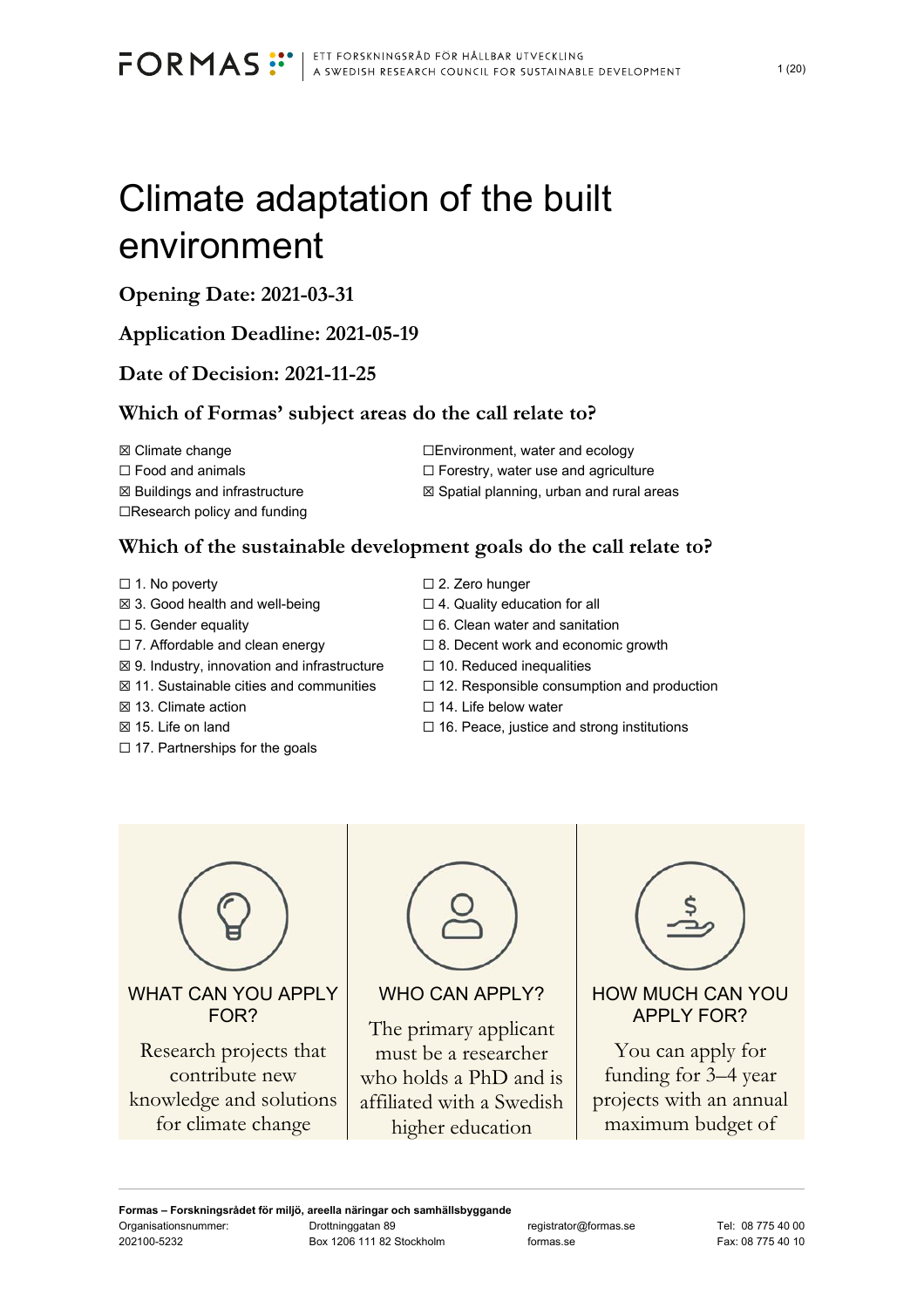

adaptation of the built environment.

institution, research institute, or government agency with a research assignment.

SEK 2 million and a total maximum budget of SEK 8 million per project.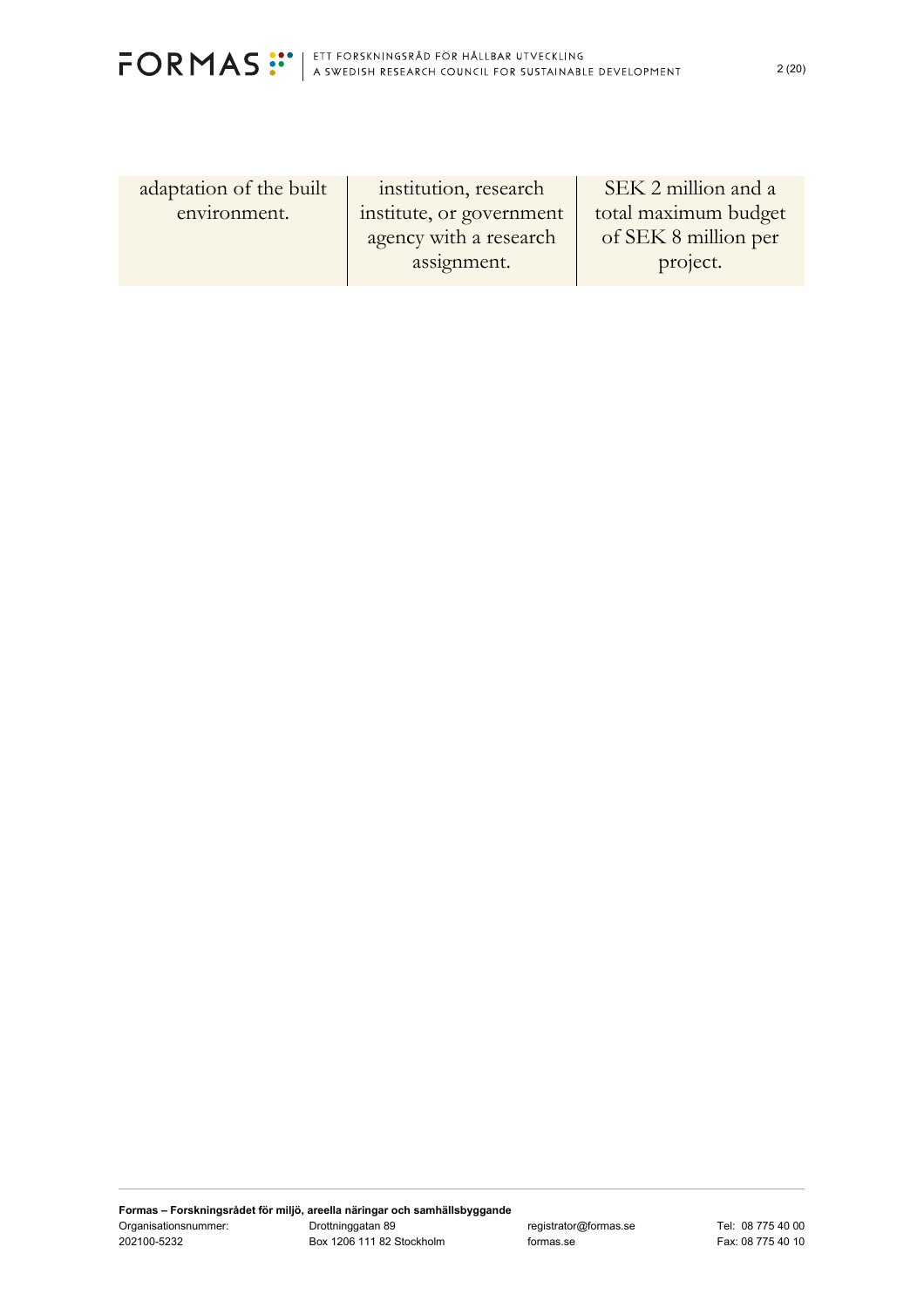

# **Revision history**

Any changes to the call text after it is published, are listed below.

| Date | Change |
|------|--------|
|      |        |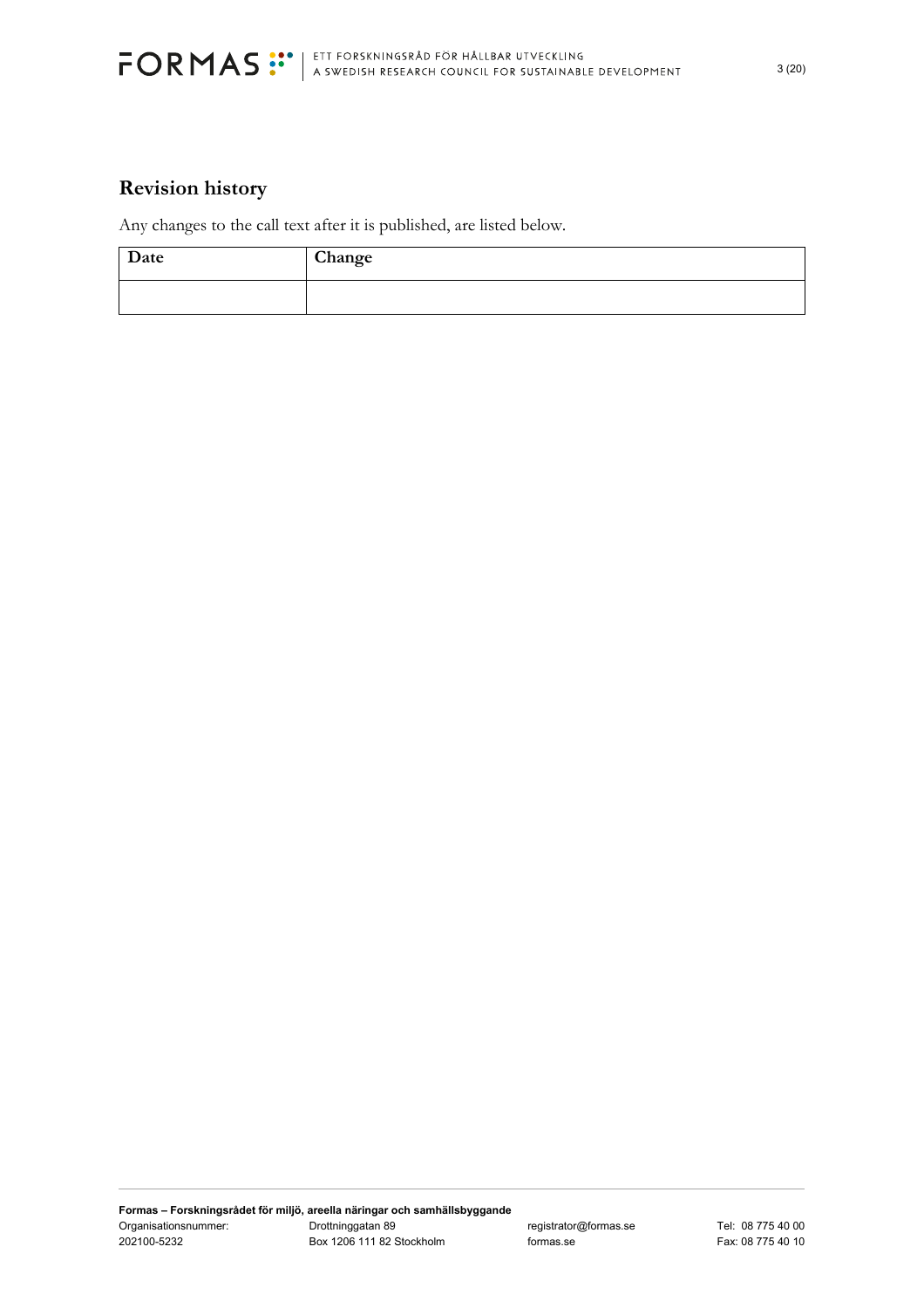# Innehåll

| Integrate climate and environmental considerations into your project  11      |  |
|-------------------------------------------------------------------------------|--|
|                                                                               |  |
|                                                                               |  |
|                                                                               |  |
|                                                                               |  |
|                                                                               |  |
|                                                                               |  |
|                                                                               |  |
|                                                                               |  |
|                                                                               |  |
|                                                                               |  |
|                                                                               |  |
|                                                                               |  |
|                                                                               |  |
|                                                                               |  |
|                                                                               |  |
|                                                                               |  |
|                                                                               |  |
| • Societal value of the research question and communication of the result  18 |  |
|                                                                               |  |
|                                                                               |  |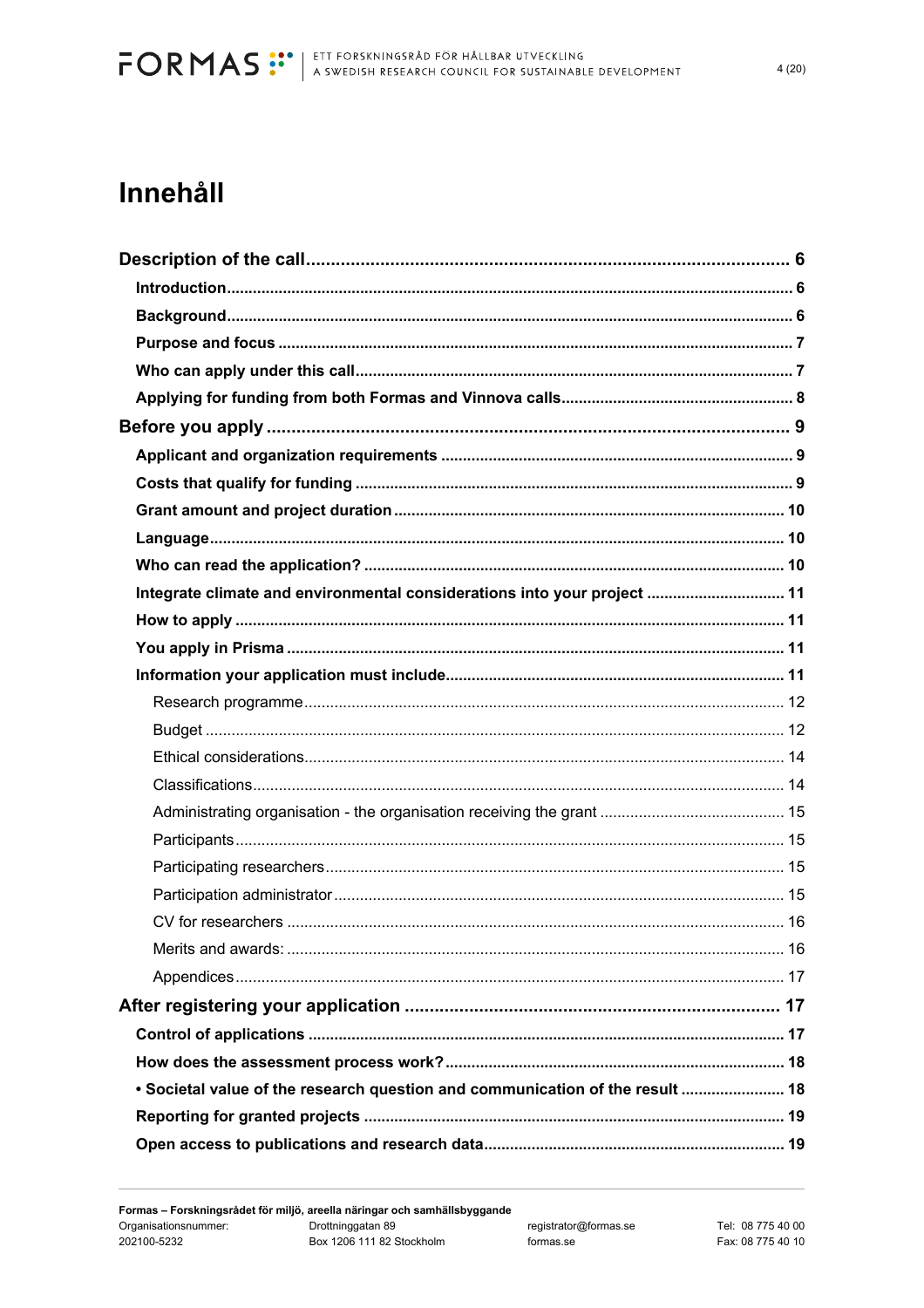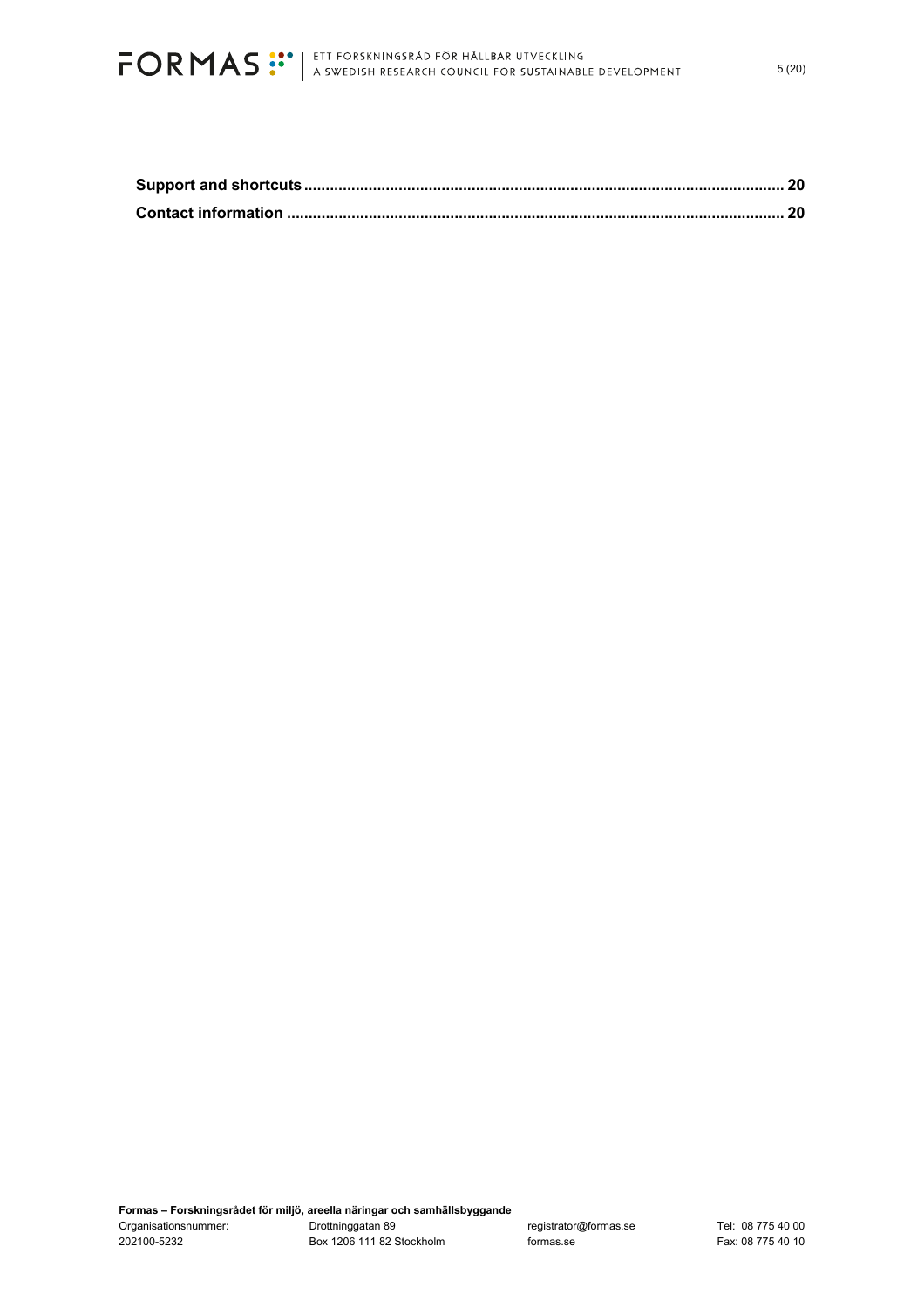# **Description of the call**

# **Introduction**

Spatial planning must be adapted to the climate changes taking place today and those that are expected to come. Changes in temperatures and precipitation patterns pose several problems that place new demands on spatial planning. The purpose of this call is to contribute new knowledge and solutions for the climate change adaptation of the built environment.

The call is part of a joint initiative between Formas and Vinnova during the period 2021–2024. It is being carried out within the framework of the national research programme for sustainable spatial planning, Sustainable Spatial Planning - Formas, and the national research programme on climate, Climate - Formas. This initiative consists of two parallel calls focusing on climate change adaptation for the built environment, one at each government agency. Both agencies are investing a combined 200 million kronor.

Formas' call has a budget of 100 million kronor. You can apply for funding for 3–4-year projects with an annual maximum budget of 2 million kronor and a total maximum budget of 8 million kronor per project.

The call is aimed at researchers from all disciplines. The primary applicant must be a researcher who holds a PhD and is affiliated with a Swedish higher education institution, research institute, or government agency with a research assignment. The projects are expected to include and involve stakeholders from, for example, the public sector, business sector or civil society.

Vinnova offers a two-step call: the first step includes 2 years of funding and the second step provides the opportunity to apply for an additional 2 years of funding.

More information about the application process for Vinnova's call.

The information provided in this document relates only to Formas' call.

# **Background**

Spatial planning must be adapted to existing and future climate changes. Challenges include fluctuating temperatures and shifting precipitation patterns. Heat waves and droughts increase the risk of mortality in vulnerable groups. Torrential rains and rising sea levels increase the risk of flooding as well as the risk of avalanches, landslides, and erosion, which can have major implications for infrastructure and settlements and pose major challenges for coastal communities. Added to this are climate-impacting emissions, which are often closely linked to air pollution and can lead to health problems for vulnerable groups.

The effects of climate change have different consequences for communities, both rural and urban. Continued climate change will most likely increase the extent of the effects and thus also global challenges in society. New knowledge and sustainable solutions are therefore needed to adapt spatial planning and the built environment to climate change. For sustainable land and water use,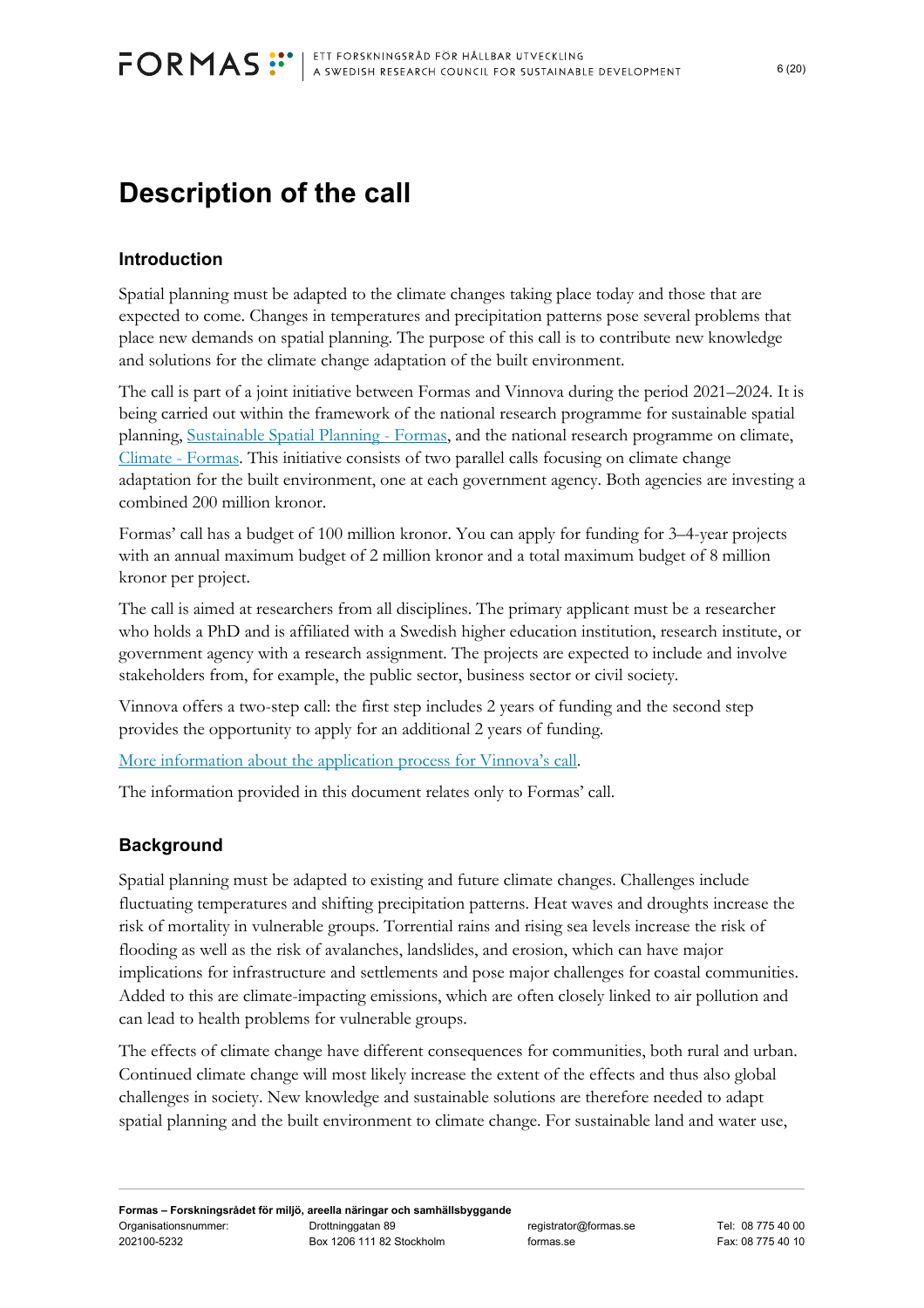society needs to plan and maintain existing and future buildings and infrastructure so that these are adapted to changing physical conditions and meet people's different needs.

To provide safety and security for people and communities, critical societal functions that promote continuity and resilience in society must be secured. This means promoting cost-effective measures for the protection of vital public services, critical infrastructure, adaptation to climate change and the ability to cope with natural disasters. People and communities need access to safe, secure, inclusive and accessible public spaces and living environments, as well as green spaces and natural areas.

# **Purpose and focus**

The purpose of the call is to provide new knowledge and solutions for the climate change adaptation of the built environment.

This requires a combination of increased knowledge, critical reflection, and new solutions. This includes both sustainable technological and ecosystem-based solutions in society and organisational and policy-oriented measures, as well as resilient, adapted infrastructure and adaptation measures. It is also important to increase our understanding of how the measures taken can be as lowemission and cost-effective as possible.

The call seeks interdisciplinary, multidisciplinary, and transdisciplinary projects that cover multiple fields of expertise and shed light on different perspectives, thus providing a wider overview of the research topic. The call is broad within the framework of climate change adaptation of the built environment. Project applications can, for example, address technology, materials, production processes, digitalisation, biodiversity, cost calculations, management and maintenance, design, participant processes and policy development, decision-making, and the link in governance at and or between national, regional, and local levels.

Funded projects are expected to help achieve both innovation and real-world impact for climate change adaptation of the built environment. The call aims to fund a wide range of projects that can contribute in various ways to protecting the environment and people's lives, health and property by adapting society to the consequences of climate change for land, water and buildings.

# **Who can apply under this call**

The call is aimed at researchers from any discipline who are affiliated with a Swedish higher education institution, research institute, or government agency with a research assignment. Formas welcomes researchers from disciplines within science, technology, the social sciences and the humanities. This call seeks interdisciplinary, multidisciplinary, and transdisciplinary projects that cover multiple fields of expertise and shed light on different perspectives, thus providing a wider overview of the research topic.

The principal applicant must hold a PhD degree and must have an administrating organisation approved by Formas for all types of calls. The projects are expected to include and involve stakeholders from, for example, the public sector, business sector or civil society in a way that is relevant and appropriate to the topic at hand.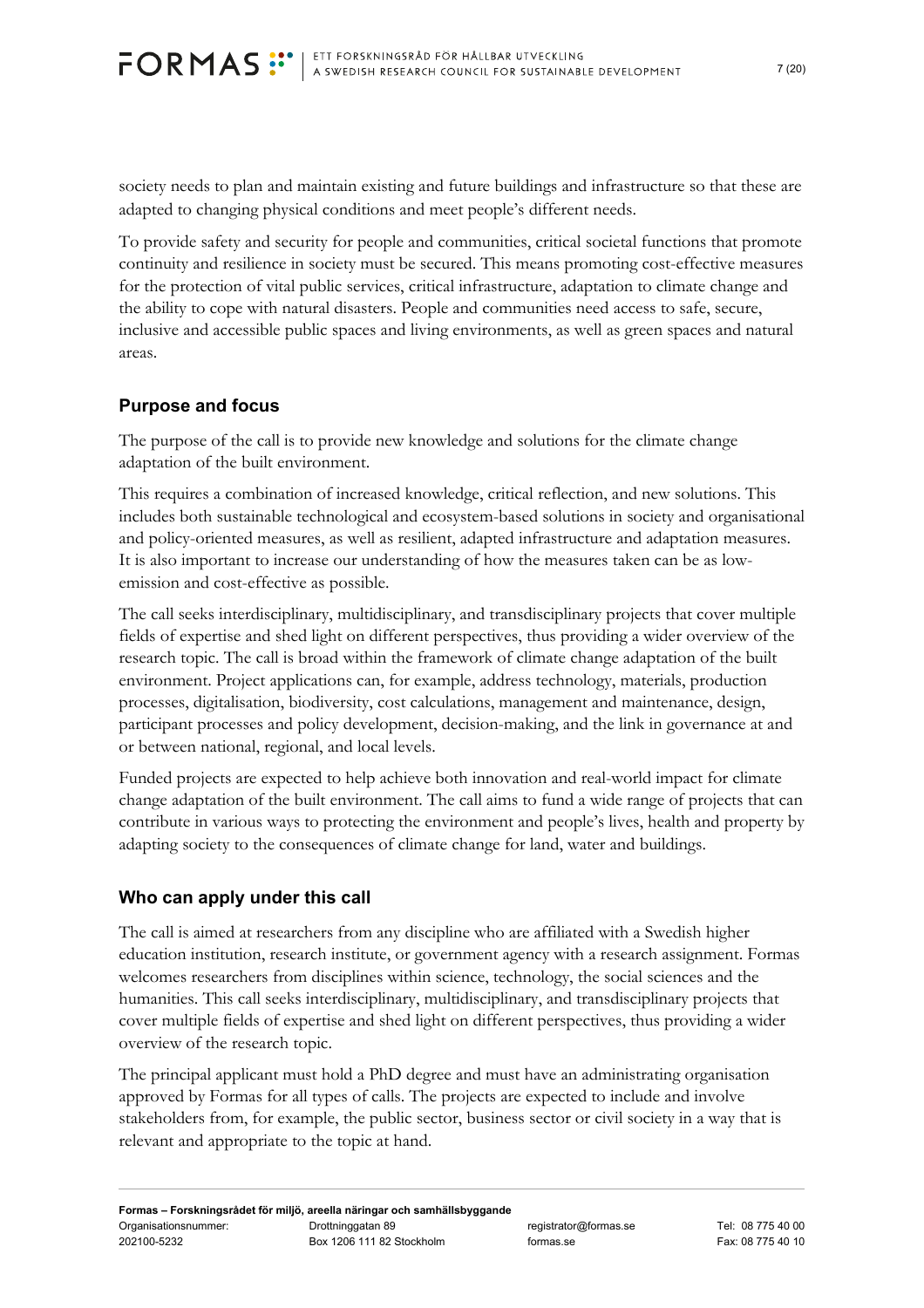Formas strives for an equitable, gender-balanced and inclusive development of society. Applicants should therefore design their project so that its results can benefit diverse people and groups.

# **Applying for funding from both Formas and Vinnova calls**

The principal applicant for this call can also be the principal applicant in Vinnova's call. The projects may be linked, but they must not be dependent on each other. This means that if funding is obtained in one call but not in the other, then the project that is awarded funding must still be able to be completed.

- If applications to Formas and Vinnova contain the same elements for the project, it is only possible to receive funding from one call. So, if the project is awarded funding in both calls, applicants must refrain from receiving funds from one of the funders.
- If, on the other hand, the applications contain different elements that complement each other, it is possible to obtain funding from both Formas and Vinnova.
- If you apply for funding from both funders, this must be clearly stated in the application.

However, the projects should not be dependent on receiving funding in both calls. So, you must be able to carry out the project awarded by Formas even if your application to Vinnova is not awarded funding, and vice-versa.

The projects awarded in Formas' call will also later be able to apply for an extension in Vinnova's second round of 2-year projects, which will open in 2023.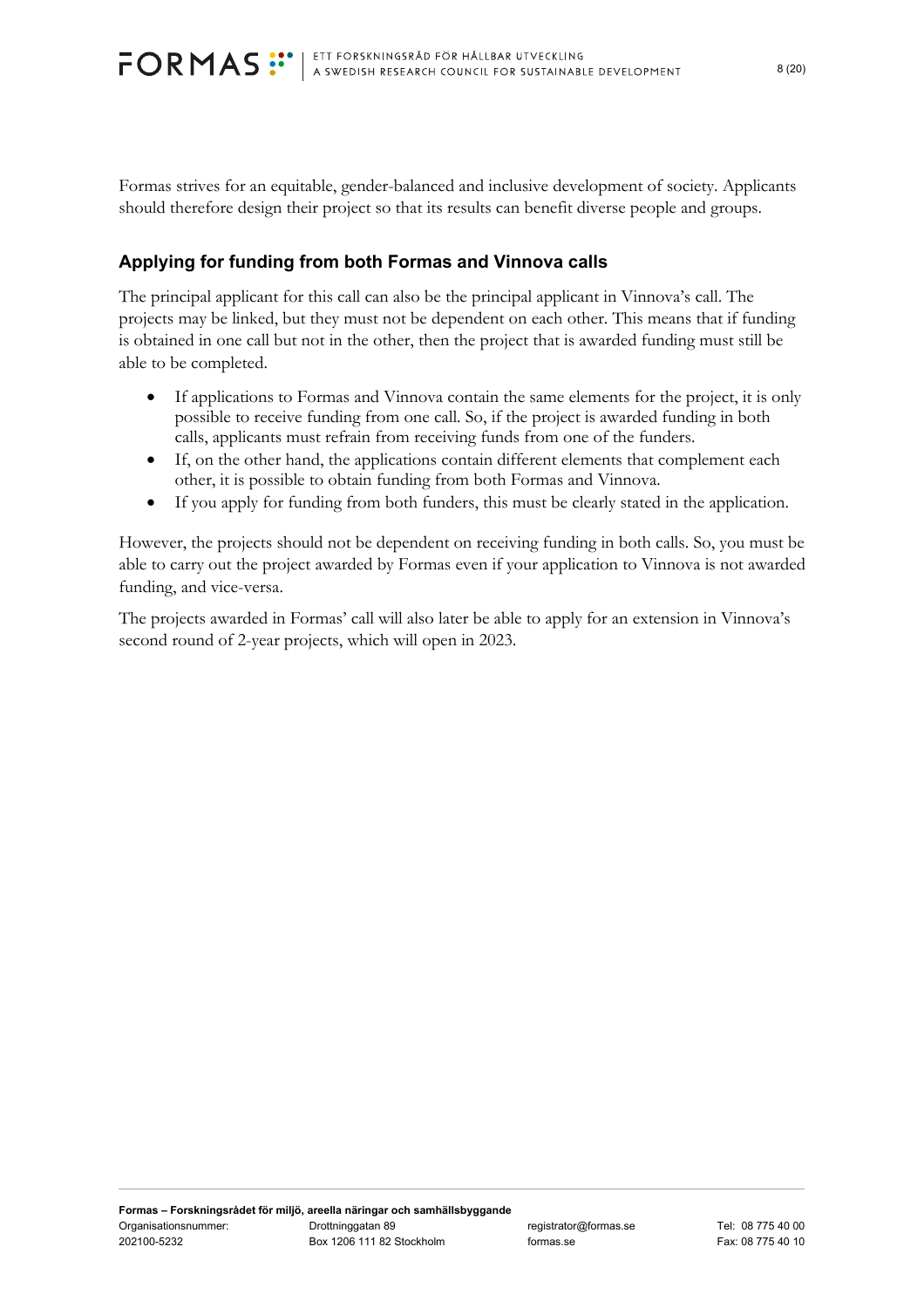# **Before you apply**

# **Applicant and organization requirements**

• The main applicant and participating researchers must hold a doctoral degree by the close of the call at the latest. A licentiate degree or research competence corresponding to a doctoral degree is not counted as a doctoral degree. Applications where the main applicant or participating researchers do not have a doctoral degree will be rejected. Other staff involved in the project do not need to have a doctoral degree.

• The proposed grant recipient must be stated as a main applicant in the application.

• Grants for Research projects may only be administered by a Swedish university, university college or public agency that meets Formas' criteria for administrating organisations. See instructions: Become an administrating organisation for all types of calls.

• There is no upper age limit for the main applicant and participating researchers. However, researchers who are full-time pensioners are ineligible to receive funding towards salaries, without first reducing their pension by the corresponding percentage.

• The duration of a project must be 36 or 48 months, that is three or four years.

# **Costs that qualify for funding**

When you apply for project funding, you can apply for grants to cover both direct and indirect costs. Direct costs include costs for salaries, equipment, and travel. Indirect costs are costs that are shared with others in your organisation, such as for administration, IT and renting of premises. Indirect costs are sometimes called overhead costs.

•Grants for Research projects can be used to cover salaries for researchers, doctoral students, and other staff. From 2021, funds can be granted for annual salary increases.

• Grants for Research projects can include, in addition to salary funding, funding to cover operating costs (for example consumables, purchase of services, equipment, travel, conferences, publication in peer-reviewed journals and open access databases), depreciation costs for equipment and premises costs. The maximum amount allowed for equipment and depreciation costs is a total of 500 000 SEK for both costs.

• If funds will be transferred from the grant administrating organisation to another organisation that participates in the project, the receiving organisation's overhead costs can be applied to the funds transferred. Explain and report the various overhead costs in the budget specification. The total overhead cost of the project should be entered into the budget table.

• International collaboration. Grants from Formas can be used to fund research that is partly conducted outside Sweden, although the research must be initiated and managed from Sweden. The administrating organisation must be located in Sweden and approved by Formas and is responsible for hiring any foreign staff or paying for activities or services outside Sweden in accordance with the administrating organisation's guidelines.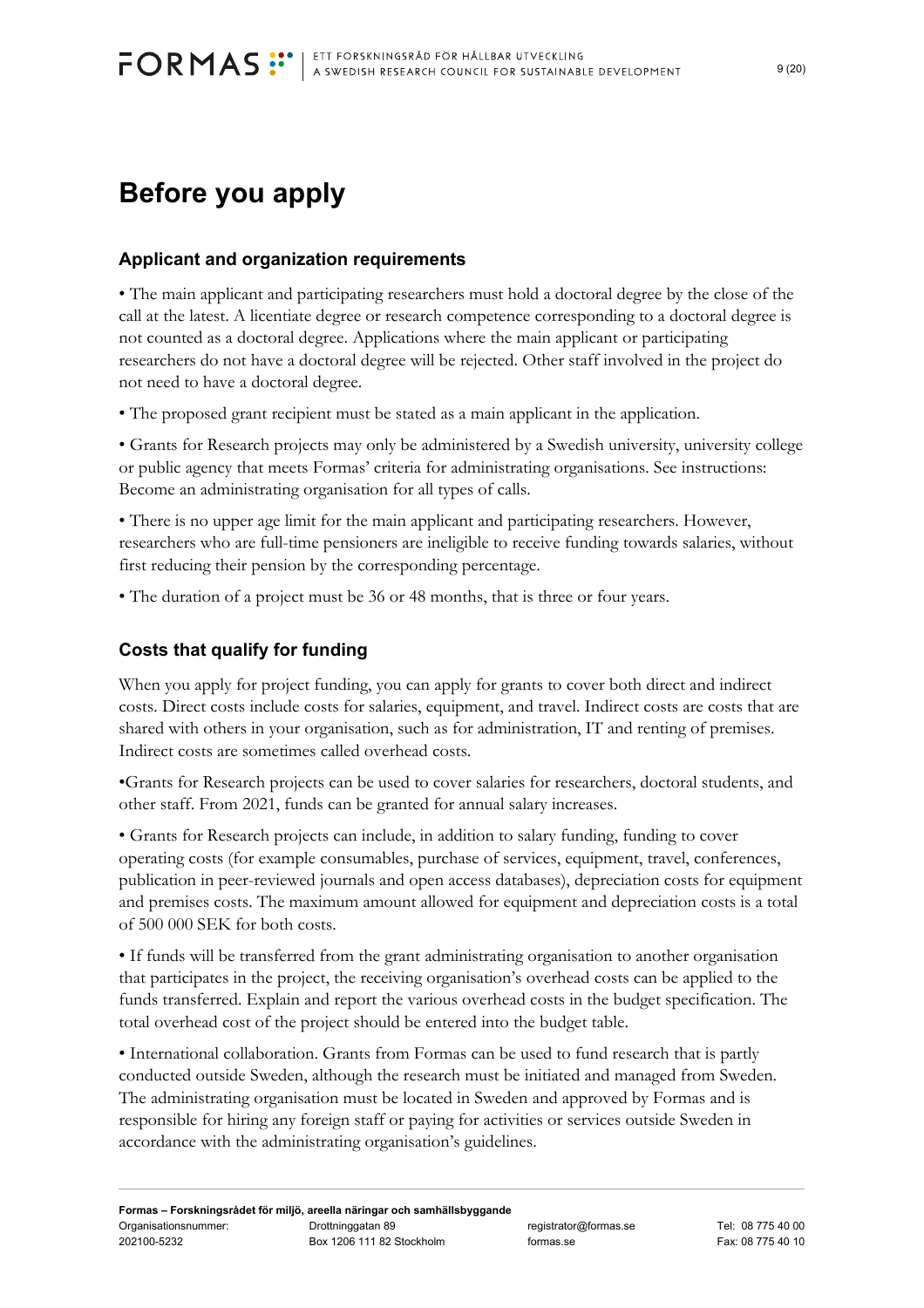• In this call, Formas does not grant funding to private companies or other organisations engaged in economic activity. The only way to involve resources for organisations engaged in economic activity is through a procurement procedure. In such a case, the procurement must be done in accordance with the administrating organisation's guidelines and applicable legislation.

• Organisations involved in any type of operation can contribute to the project in-kind, through socalled co-funding. However, co-funding is optional.

For more information about what you can receive funding for: Project costs that qualify for funding - Formas

# **Grant amount and project duration**

In total, Formas' call has a budget of 100 million kronor. You can apply for funding for 3–4 year projects with an annual maximum budget of 2 million kronor and a total maximum budget of 8 million kronor per project.

- Note that the total salary amount for a single researcher, PhD student or other staff must not exceed 100 percent of full-time employment. This means that additional salary funding cannot be granted to researchers, PhD students or other staff who already receive grants or contributions with full salary funding.
- The project must start on 1 December 2021.

### **Language**

You should write the application in English since the review panel consists of many international reviewers. For applications written entirely in Swedish, only the research program will be translated by professional translators into English. In such cases, it will not be possible for applicants to view or make linguistic adjustments to the application after it is translated and submitted to Formas' review panel for assessment. The popular science description must be written in Swedish, while the abstract should be in both Swedish and English. Please note that you should always write the budget specification and your CV in English. Any Swedish budget specification or CV will not be translated but will instead be reviewed as is by the international review panel.

# **Who can read the application?**

According to Swedish law, your application and its appendices are considered as general public documents once they have been submitted to us. This means that anyone can request and read your application. Before we disclose any applications, we always conduct a confidentiality assessment, but we can only hide information as legislated for in the Public Access and Secrecy Act (2009:400). The popular science description and project abstracts in Swedish and English will, if the project is granted funding, be published in open access project databases without a confidentiality review. Therefore, the contents of these fields should not contain sensitive information.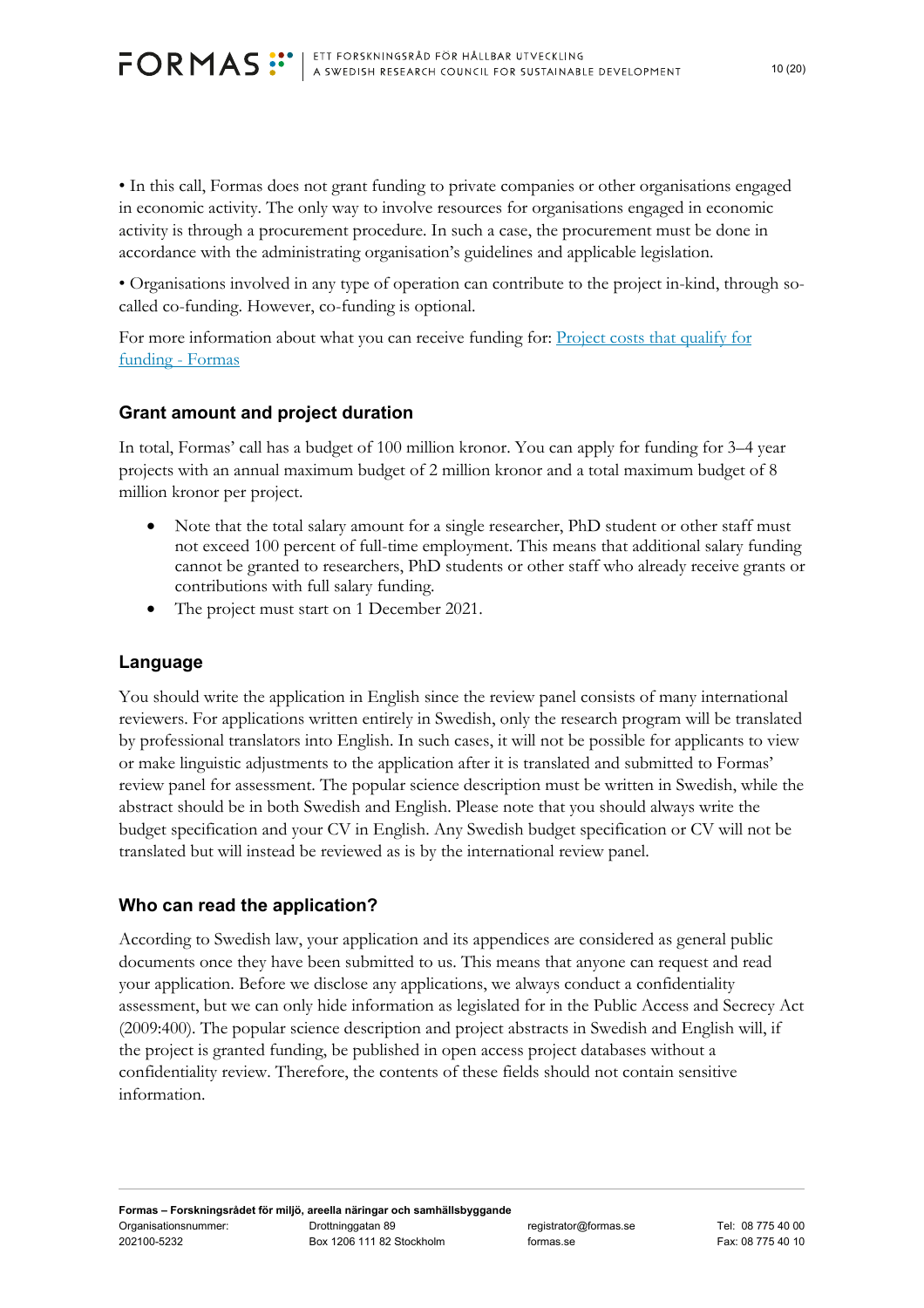

#### **Integrate climate and environmental considerations into your project**

We at Formas are very keen to fund projects that maximise positive and minimise negative impacts on the environment and climate. We therefore encourage grant applicants to design their projects so that collaboration takes place primarily through online meetings and that any necessary travel takes place in a climate-smart way. We also suggest that you include measures that minimise energy use and other resource consumption, emissions and waste in project planning. However, this will not be part of the assessment of your application.

Sustainability at Formas - Formas

# **How to apply**

### **You apply in Prisma**

To apply for a grant from Formas, you as main applicant should register an application online in the Prisma application system. To create an application in Prisma, you need a user account. We recommend that you create an account and an application as early as possible and contact Formas with any questions in good time.

#### Start page Prisma (research.se)

In order to register an application, you as main applicant must have one, by Formas approved administrating organisation for all types of calls.

Who can become an administrating organisation for all types of calls? - Formas

#### **Information your application must include**

All limits for the maximum number of characters refer to characters including spaces. A recommendation is to choose the Arial font in font size 12 for the information you enter in all text boxes. Note, that if you write your application in a word processing program and then paste your application into Prisma, there is a risk the formatting will disappear. To ensure you don't risk losing valuable information, tables and figures with advanced formatting or formulas should be uploaded as an appendix. Your application must include a clear description of the project under the following sections:

Basic information

- Number of years applied for.
- Project title in Swedish (max. 200 characters including spaces).
- Project title in English (max. 200 characters including spaces).
- Popular science description in Swedish (max. 4 500 characters including spaces). The popular science description will, if the project is granted funding, be published in open access project databases without a confidentiality review. Therefore, the contents of this field should not contain sensitive information.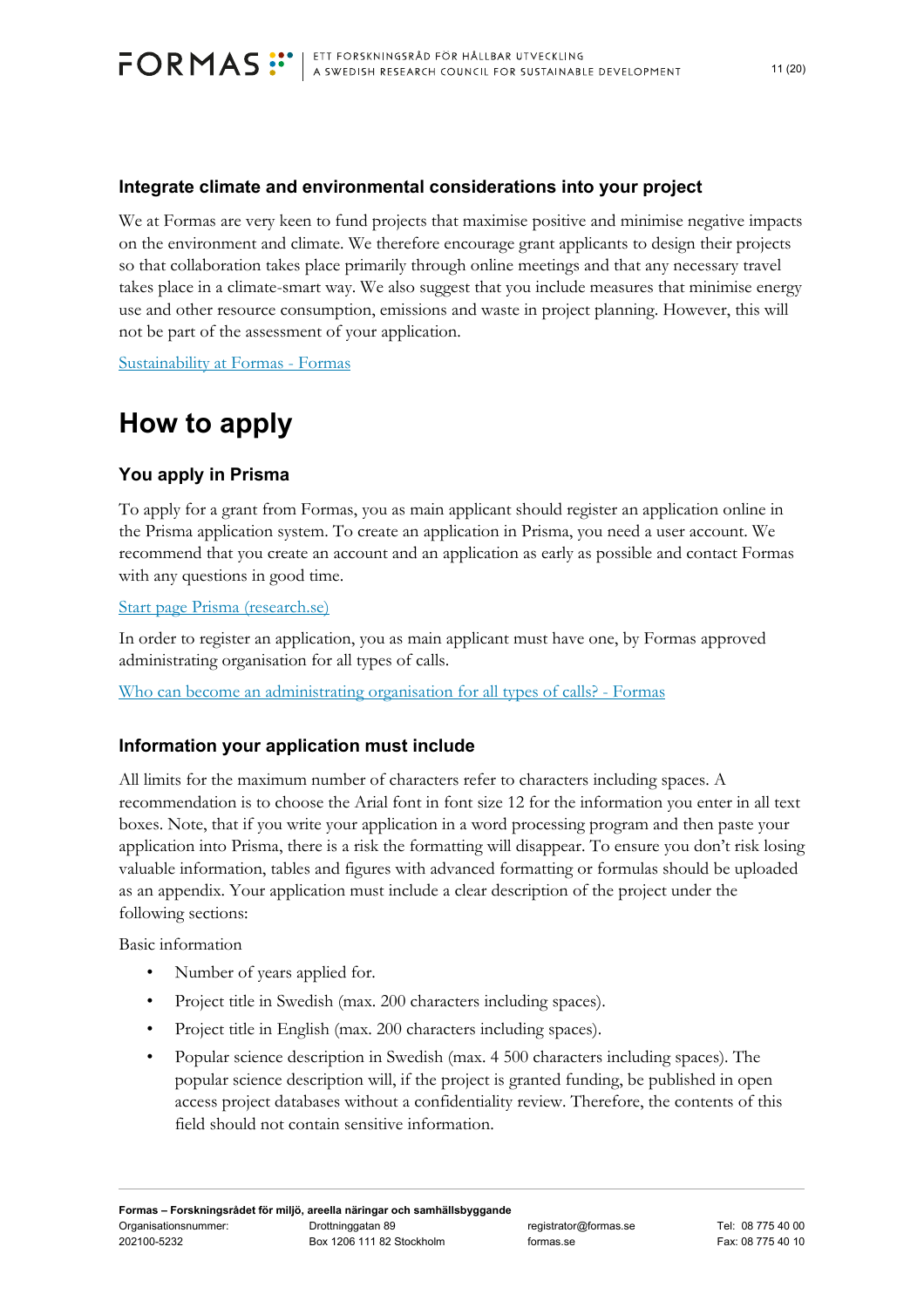- Abstract in Swedish (max. 1 500 characters including spaces).
- Abstract in English (max. 1 500 characters including spaces). The project abstracts in Swedish and English will, if the project is granted funding, be published in open access project databases without a confidentiality review. Therefore, the contents of these fields should not contain sensitive information.
- Check the box if you intend to apply for a grant from Vinnova
- Project title for your application at Vinnova

### Research programme

- **Aims and objectives** of the proposed project, and a background description containing an overview of the research area (max. 7 000 characters including spaces).
- **Description of the project**, including a summary of the structure, theory, methods, performance, and a concrete and realistic plan for scientific publication and communication of results (max. 15 000 characters including spaces). Include the following points if you consider them relevant to the project:
	- a short description of existing and future needs for basic equipment
	- o a brief description of national and international collaboration
	- o confirmation of compliance with international agreements and regulations
	- o supervisor if funding is sought for a doctoral student.
- **Description of the societal value of the research question and planned communication with stakeholders and end users** (max. 8 000 characters including spaces). Briefly describe the societal relevance of the research, how the project in the short or long term can contribute to sustainable development, how stakeholders and/or end users' needs have been taken into account in the design of the project and how the research and its results are communicated with and benefit stakeholders and end users. Support-grounds-of-assessment-societal-relevance-communication.pdf (formas.se)
- **References** (max. 5 000 characters including spaces). List the in-line references pertaining to the above sections in a separate field.

#### Budget

You report the project budget in Prisma Note that you should always write the budget and budget specification in English; any Swedish budget specification will not be translated but will instead be reviewed as it is by the international review panel. In Prisma, amounts should be written in full. For example, 1 million SEK should be written as: 1 000 000 SEK.

# The budget should include

 **Salaries including social fees** for each person in the project, that is, researchers, doctoral students and other staff for whom there is an employment relationship. Note that the total salary amount for a single researcher, PhD student or other staff must not exceed 100 percent of full-time employment. This means that additional salary funding cannot be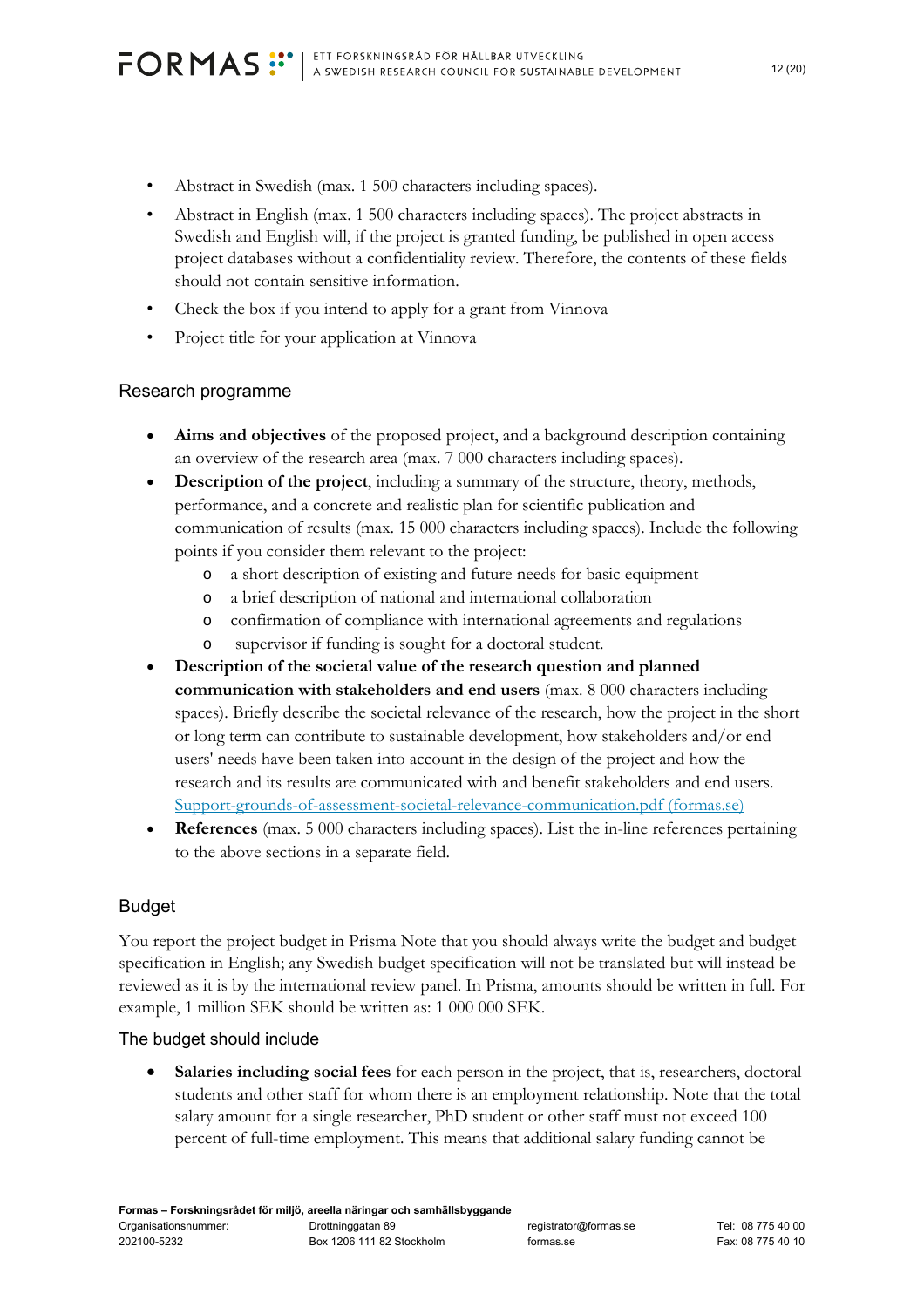granted to researchers, PhD students or other staff who already receive grants or contributions with full salary funding. Researchers who are full-time pensioners cannot, in addition to their pension, receive funding for their own salary, without first reducing their pension by the corresponding percentage.

- **Percentage** of salary refers to the percentage of the applicant's full-time salary that is equivalent to the salary in the project.
- **Activity level** in the project refers to the percentage of full-time service a project participant contributes. It indicates whether the applicant contributes in-kind services or other funding for completing the project.
- **Running costs** can include the cost of consumables, travel, conferences and publication fees for open access journals and databases. This also refers to research services, technical knowledge, consulting services and corresponding services that have been purchased or licensed from external actors on market terms and that are used exclusively for the project. These purchased services must be reported excluding VAT. Specify running costs in accordance with practices at the administrating organisation.
- **Equipment costs and depreciation costs**. Specify depreciation costs for equipment if relevant to the application. The total maximum amount you can be granted for equipment and equipment depreciation costs is 500 000 SEK in total.
- **Premises**. You can apply for funding for premises if this is not already included in the overhead cost in the project budget. Specify premises costs in accordance with practices at the administrating organisation.
- Total applied/Subtotal regard data already completed in previous budget tables and will be automatically transferred to this table.
- **Indirect costs** relate to overhead costs. Specify the indirect costs in the project budget in accordance with the practices at the administrating organisation. If funds will be transferred from the grant administrating organisation to another organisation that participates in the project, the receiving organisation's overhead costs can be applied to the funds transferred. Explain and report the various overhead costs in the budget specification. The total overhead cost of the project should be entered into the budget table. Formas does not allow overhead for equipment depreciation costs or costs of premises.
- **Other costs** refer to funds that are not sought for but that are relevant for completing the project. An example is co-funding from collaborative partners. Also specify whether the project receives funding from other sources.
- **Total cost** refers to a budget summary.
- **Budget specification**. Provide a brief justification of the budget in words. Indicate how the amount applied for is divided into the amount per year and the total amount per organisation if several organisations are applying. Provide a brief justification for all salary costs and other costs. A description of the total project budget, including funding from other sources, should also be included. All other costs must be clearly justified, such as costs for participating in conferences, publication fees for open access to publications and data, etc. If you write in Swedish, please note that a budget specification in Swedish will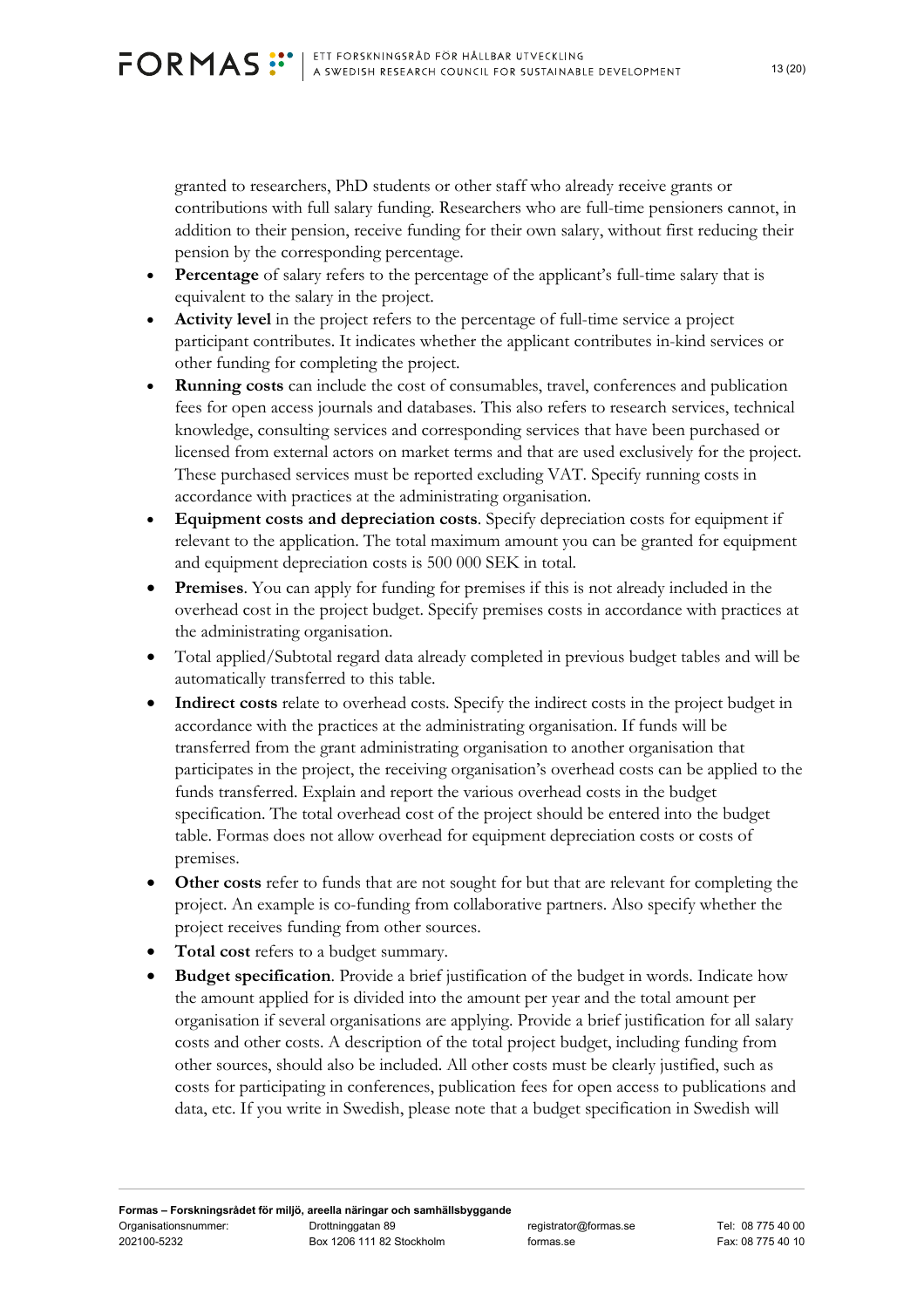not be translated to English but is a part of the evaluation of the international review panel.

When applying for funding from Vinnova, the project must ensure that double funding will not occur.

# Ethical considerations

You must specify whether there are specific ethical concerns in your project. If so, you must describe the relevant ethical considerations and how they will be managed. Examples include research that uses personal data, or experiments on humans or animals.

If you are researching people, human tissue or sensitive personal data, you must obtain ethical approval from the Swedish Ethical Review Authority. In the case of animal testing, you must also have ethical approval. You can apply for this via the Swedish Board of Agriculture's e-service.

You must state in your application whether you have ethical approval or not. If you do not have it, and your application is granted funding, you must have ethical approval before the described experiments begin.

Even if your research is not expected to involve ethical approval, you should write this in your application, and justify how and why.

#### Classifications

Formas uses project classifications only in internal analyses and supporting documentation on an overall level. The classifications are made when the applicant states the subject area, SCB codes and at least one Sustainable Development Goal the project can contribute to.

#### **Subject area.**

Select at least one and a maximum of three subject areas and add a sub-heading.

#### **Research subject (SCB code).**

Select at least one and a maximum of three SCB codes with two sub-levels that together form the entire code.

#### **Sustainable Development Goals**

Select a minimum of one and a maximum of three Sustainable Development Goals that fit your project. When selecting more than one goal, set the goals in order of priority. As the meaning of the goals is sometimes narrower than what the title indicates, we encourage you to follow the link and read in more detail about the goal/goals you intend to specify to ensure that the intended research contributes towards achieving that particular goal. Home | Sustainable Development (un.org)

• **Keywords.** Select at least one and a maximum of three keywords describing the project.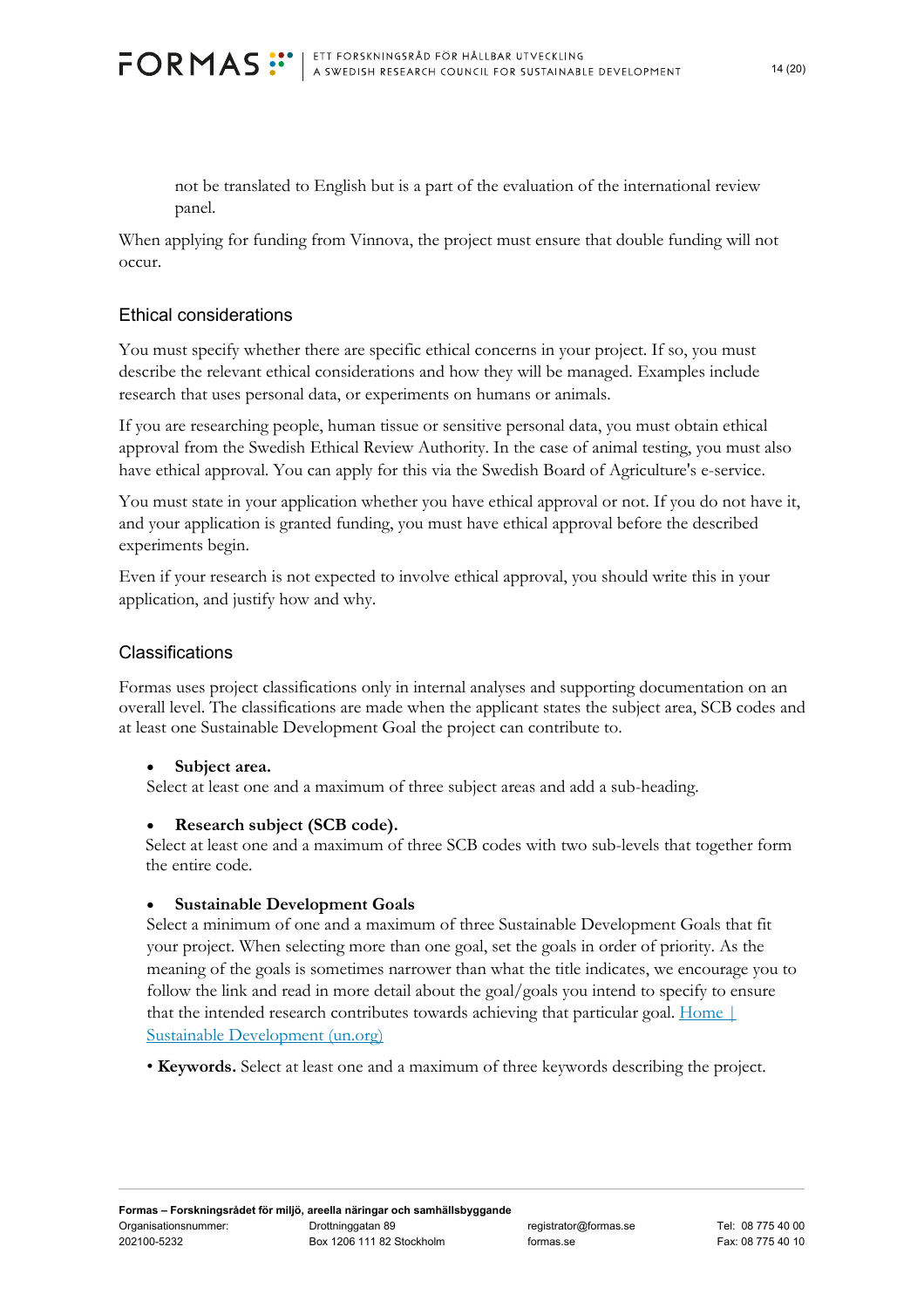### Administrating organisation - the organisation receiving the grant

In this call, only applicants who have an approved administrating organisation for all types of calls can register an application. Prisma contains a default list of approved administrating organisations.

- Select your approved administrating organisation from the drop-down list.
- Select your project site in the drop-down list.

An administrating organisation is the organisation that receives the grant from Formas when a grant is awarded. The main applicant must have a, by Formas, approved administrating organisation. Please see the instruction: Who can become an administrating organisation for all types av calls? - Formas

# **Participants**

### Participating researchers

- The main applicant invites participating researchers.
- A participating researcher is a researcher with a doctoral degree that is considered as a coapplicant for the project. A participating researcher must hold a doctoral degree by the close of the call at the latest. This must be outlined in the CV. See the CV section. Please note that a licentiate degree or research competence corresponding to a doctoral degree is not counted as a doctoral degree. Doctoral students cannot be participating researchers. It is also possible to have participating administrators, they are not involved in the project but help you fill in the application form.
- Each participating researcher must have created a user account in Prisma.
- The main applicant invites participating researchers into the application via the function Invite a participating researcher and by searching for their given name, surname and email address in Prisma (note that exact spelling of names and email addresses is required).
- Please note that invited participating researchers must accept the invitation to be a participating researcher and transfer their CVs and publications in the application so that the main applicant can register the application when it is completed. See further details in the CV section.

#### Participating co-applicants none-researchers

- The main applicant **shall not** invite participating co-applicants that are not researchers via Prisma.
- The main applicant uploads participating co-applicants (none-researchers) CV as a single PDF-attachment of max 4 MB.

#### Participation administrator

 The main applicant invites participating administrator via the function Invite a participating administrator and by searching for the administrator's first and last name as well as e-mail address in Prisma (note that exact spelling of name and e-mail address is required).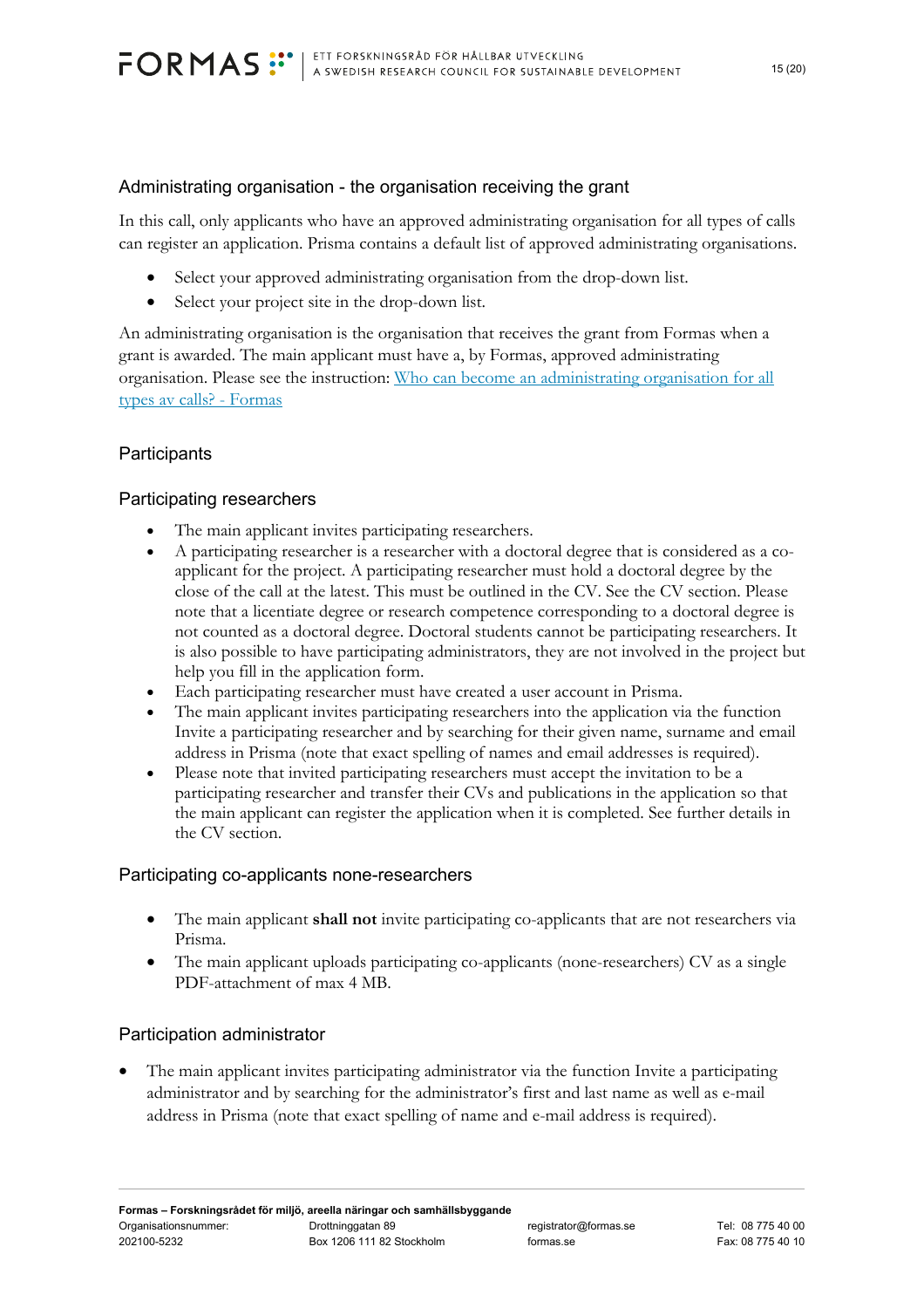The main applicant can also add participating administrators into the application, who is not part of the project but helps to fill in the application in Prisma.

# **Note! The main applicant cannot register the application if there are unanswered invitations to participating participants or participating administrators. If so, these must first be removed.**

### CV for researchers

- Applicants should review their CV in Prisma in good time to ensure that it is complete and up to date.
- If participating researchers have not filled in the required fields correctly, the main applicant will not be able to complete the registration of the application.
- The following information regarding the main applicant and participating researchers' CVs must be added to the application:

**Education**. Postgraduate (doctoral), undergraduate and graduate level.

**Professional history.** Current position and relevant previous longer-term positions, postdoctoral residencies, research exchange visits relevant to the described research project, and any significant period of interruption in the research (such as parental leave, illness, military service, or political duties).

# Merits and awards:

- **Associate professorships.**
- **Supervision**. Doctoral students, postdoctoral students, and exam project students; add as an individual or/and a group. When adding a group, state the total number in each respective category. When adding an individual provide the names of the most relevant supervisions (max. 10).
- **Grants awarded in competition**. Specify the most relevant grants (max. 10).
- **Merits and awards**. Specify the most relevant ones (max. 10).
- **Other merits**, including summary of publications. Here the main applicant and participating researcher's publication history, for the last five years and in total if the applicant's active research period is longer than five years, should be summarised (max. 800 characters including spaces).

This summary should include:

- The number of publications of various types (such as articles in peer-reviewed journals, book chapters, books and other monographs, conference papers and popular science contributions).

- Any citation measures must be stated without self-citations and from which database these are retrieved.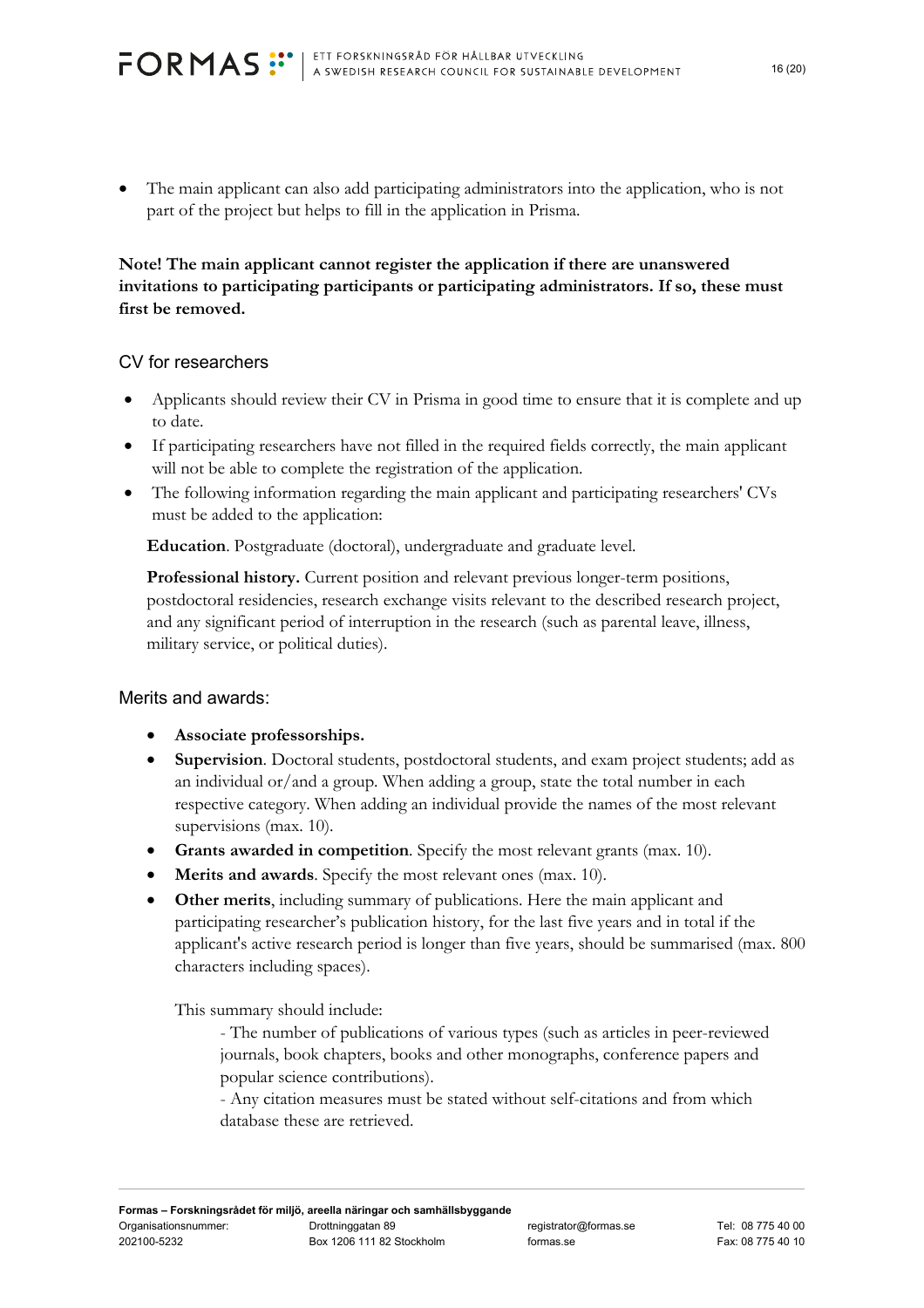- The summary should not contain information about the H-index, Journal Impact Factor or any other type of measure used to rank publishers or journals. Under "Other merits," you can list other qualifications that are relevant to the application, such as any popular science publications or proven experience of collaboration and research communication (max. 10).

 **Intellectual property**: For example, patents and open source software that you have developed (max. 10).

# Appendices

**CV-attachment for participating co-applicants (none-researchers).** Maximum of a single attachment of 4MB in PDF-format can be uploaded. Recommended number av pages is 2 A4 pages per CV.

**Appendix for illustrations.** If you need figures, tables or images to describe the project, you can upload them as attachments here. A maximum of one PDF attachment of 4 MB can be uploaded.

# **After registering your application**

You can make changes to your registered application (unregister it and re-register) until the call closes at 14:00 on Wednesday 19 May. After that, the status of your application will change from "registered" to "finally registered". Unless any errors have been identified in Prisma, no changes may be made to the final registered application. Furthermore, you cannot make any additions via, for example, email or by phone, and the application will be assessed in its existing condition. Your finally registered application is automatically sent to the administrating organisation when the call is closed. The administrating organisation has seven calendar days to sign the application digitally in Prisma.

# **Control of applications**

We first verify whether your application falls within Formas' areas of responsibility and the scope of the call. If it does, it continues to a review panel for assessment. If it does not, it is rejected. Your application can also be rejected if:

It has not been signed or is rejected by the administrating organisation.

The main applicant has applied for more than two million per year, on average.

- It contains procedural errors or is incomplete, meaning that it lacks the necessary information in the application form or the appendix. The basic requirements that must be met in this call can be found on page 5 "Applicant and organisation requirements".
- If the basic requirements listed in the section "Requirements for you and your project group" in this call are not fulfilled.
- The main applicant has not finalised their reporting for completed projects in any of Formas' other calls.

Receiving a decision on your application - Formas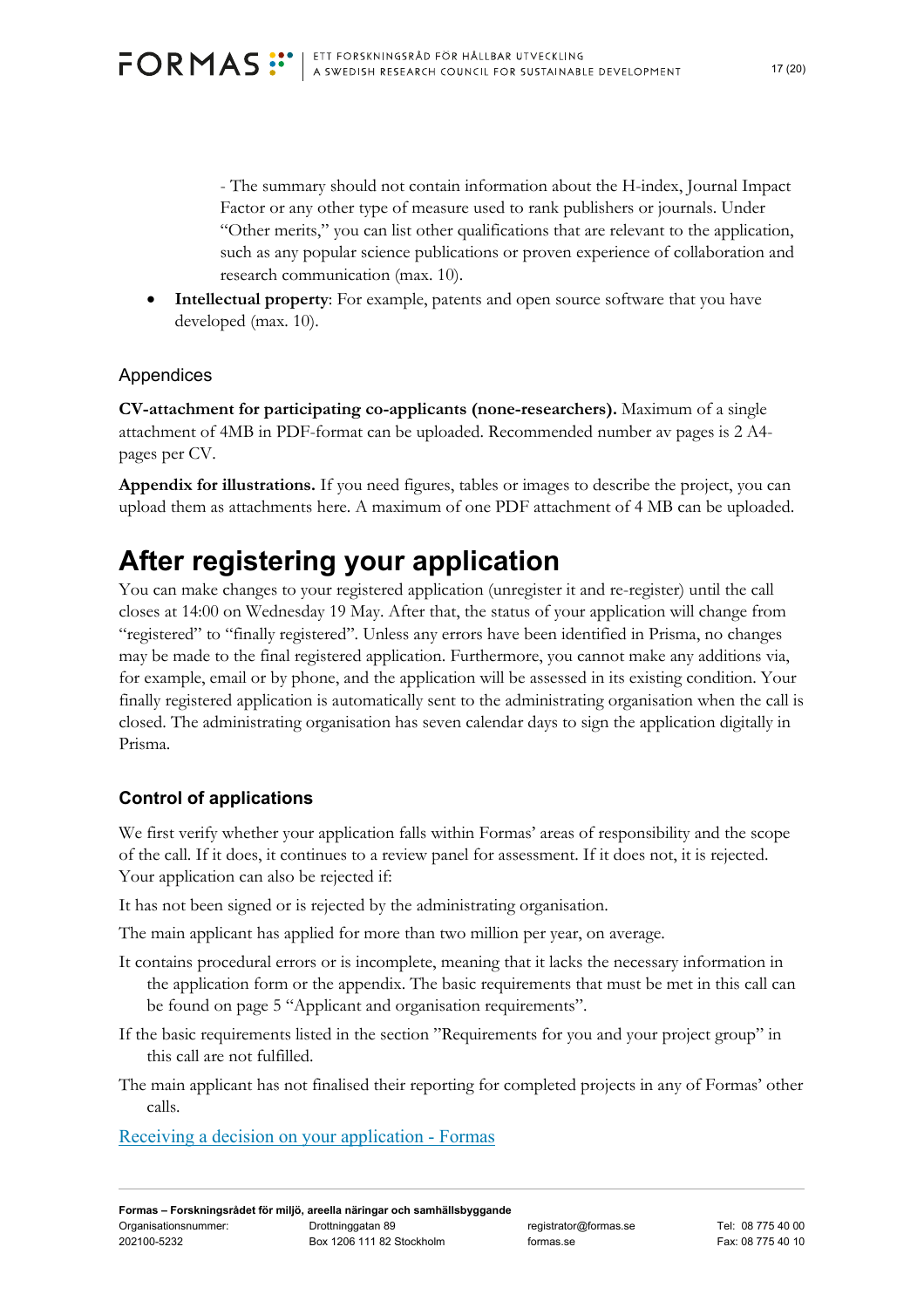#### **How does the assessment process work?**

The applications will be assessed by an international evaluation group with competence to cover the current topic for the call. Each application is read and assessed by several members of the group. The evaluation group is appointed by Formas.

#### The application assessment process - Formas

The applications are assessed based on what is described in the application. It is therefore important that the application is clear, and that all important and relevant information is included.

Applications are assessed with respect to scientific quality and societal relevance. This includes the following four assessment criteria. Each criterion weighs equally heavily. Applications are assessed on the basis of the following criteria:

#### **• Research question**

- Scientific relevance of the purpose.
- Originality and novelty of the purpose, theory and hypotheses.
- Possibility of significant scientific results.

### **• Method and performance**

- Feasibility and suitability of the scientific methods.
- Well-defined and realistic work plan.
- Coordination of the project and the research group.
- The appropriateness of multidisciplinary and interdisciplinary approaches, where relevant.

- Where the proposed research requires ethical considerations, how these are taken into account.

- Reasonability of the budget in relation to the implementation of the project.

#### **• Scientific competence**

- Scientific quality of the publications.
- Ability to carry out the project according to the project plan.
- Experience of supervision.
- Project management experience.
- National and international activities, including projects, networks, commissions, honorary commissions, participation in or organisation of workshops and conferences.

- Interest in, experience and ability to disseminate research and research results to stakeholders/end users.

- The composition of the project team is well motivated regarding gender, competence, and experience.

#### • **Societal value of the research question and communication of the result**

- The research question involves important social/sectoral issues, nationally and/or internationally.

- The project has the potential over a short-term or long-term perspective to be utilised and contribute to sustainable development nationally and/or internationally.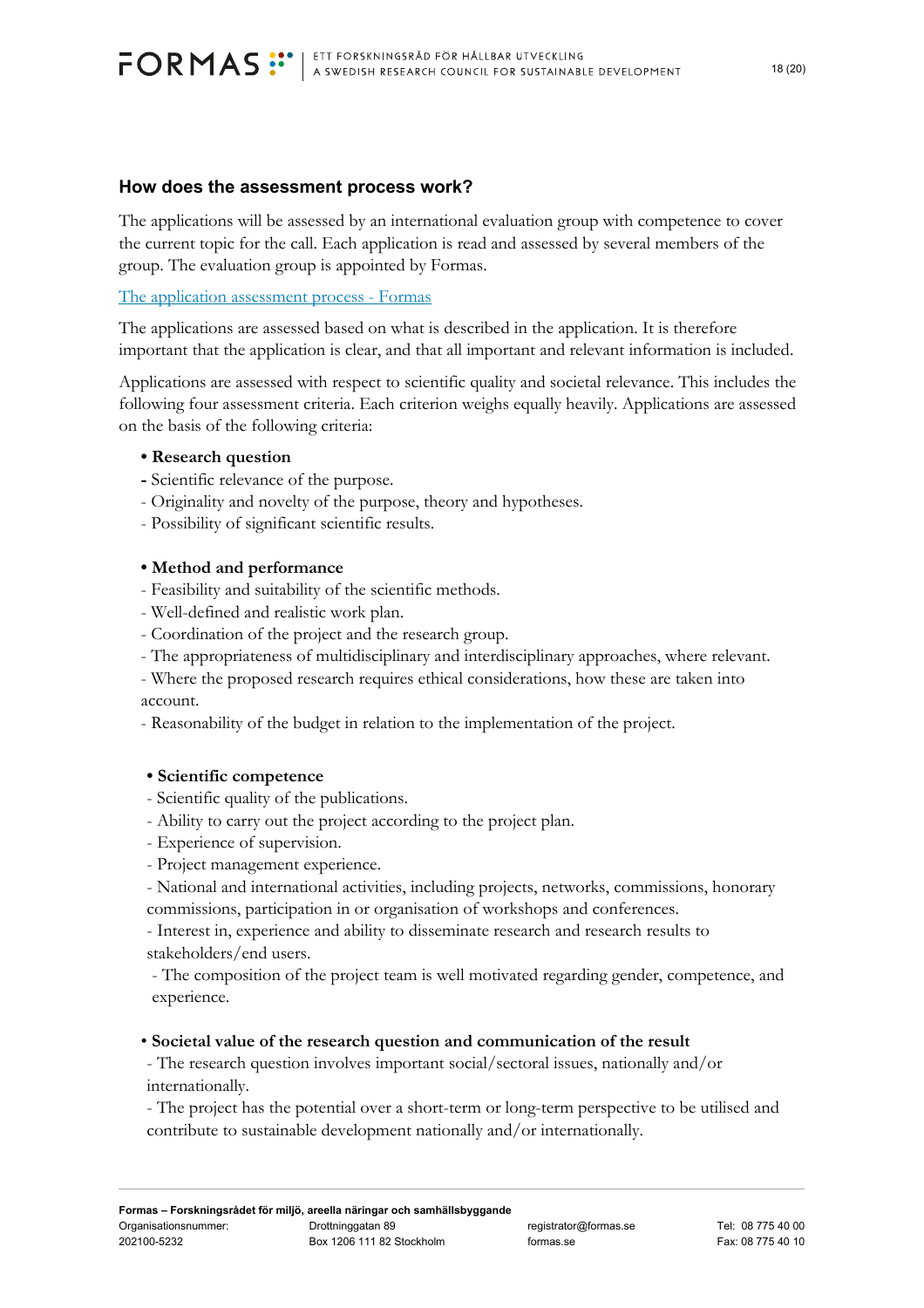- Stakeholder/end user needs have been taken into account in the design of the project. - A concrete and realistic plan for both, scientific publishing and communication of results with relevant stakeholders and/or end users throughout the project's duration. - In the project's design, relevant consideration is given to the needs of stakeholders or users. It is clearly stated for whom the results of the project will be of value.

All criteria must be addressed in the application, and we advise applicants to clearly relate their application to these grounds of assessment. We also strongly advise applicants to structure and write the application clearly and accurately, as the review is based solely on the information contained in the application.

# **Funding decisions**

Formas' Scientific Council is expected to reach a decision on 25 November 2021 concerning which projects will be granted funding. Decisions will be announced the following day, at the latest, on Formas' website. Information that decisions have been made will be sent out via email from Prisma. The applicant's decision is available in Prisma. Decisions about funding grants cannot be appealed.

# **Reporting for granted projects**

The final financial and scientific reports for projects granted funding must be submitted to Formas within three months of the end of the availability period. For projects longer than 18 months, financial statements must be submitted each year.

#### How to report expenses and results - Formas

Formas may impose requirements on how projects must be reported in terms of content and results to enable distribution and application. In such cases, the award decision will contain more information about this. Formas may also require you to participate in conferences and similar events in order to create synergies and platforms for learning and knowledge sharing.

# **Open access to publications and research data**

Results from research funded by Formas must be published with open access.

#### Good to know before you apply - Formas

You need to have a data management plan for the data produced in the project. If you receive funding, you need to develop a plan for data management. The plan should not be sent into us but you should be able to present the plan upon request. We recommend that you follow the guidelines for data management plans developed by Science Europe. Read more about the guidelines in the report. Practical Guide to the International Alignment of Research Data Management - Extended Edition - Science Europe